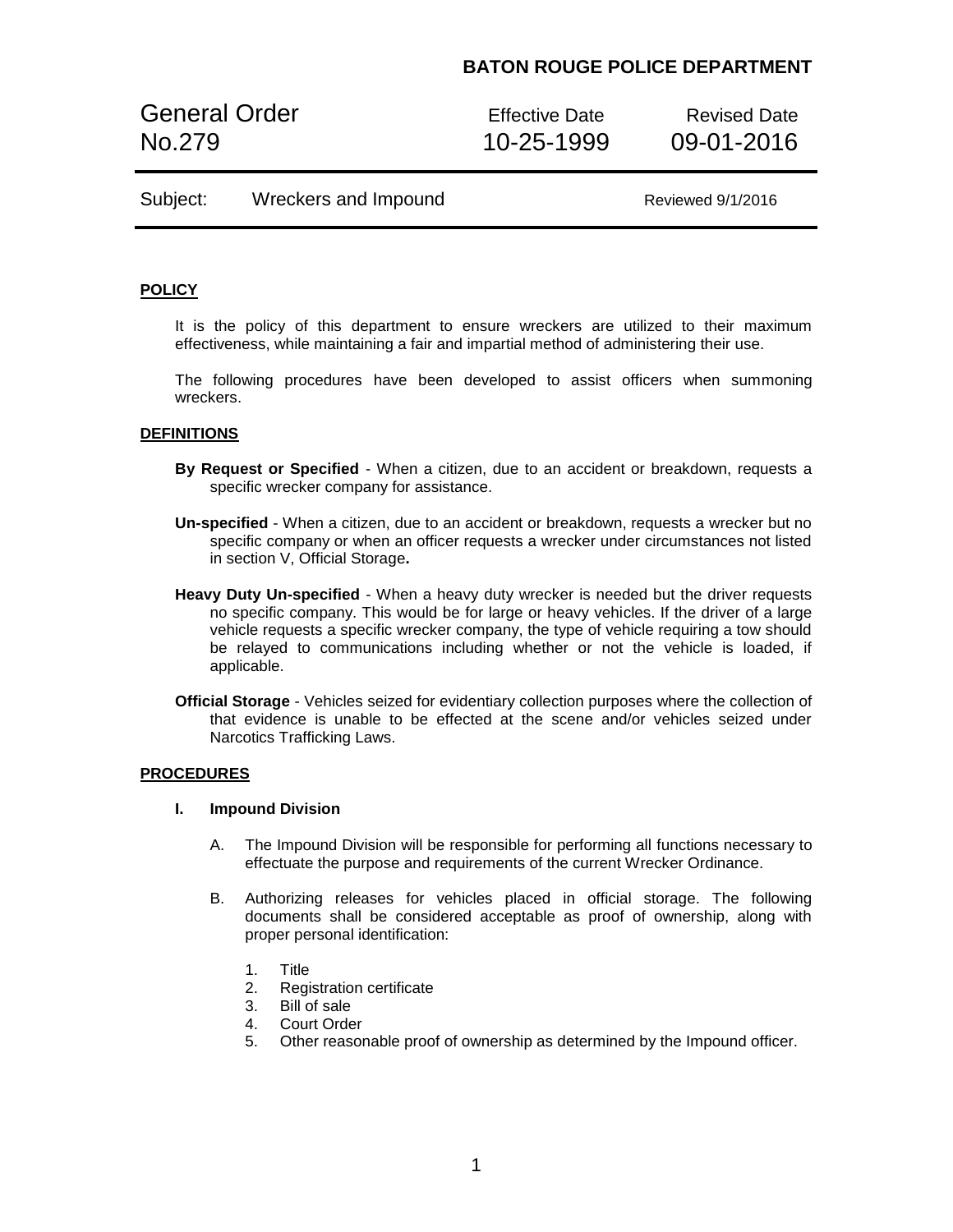General Order **Effective Date** Revised Date No.279 10-25-1999 09-01-2016

Subject: Wreckers and Impound Reviewed 9/1/2016

### **II. Motor Vehicle Accidents**

- A. In the event a wrecker is needed at an accident scene, the operator may request any wrecker company licensed to do business in the parish. Communications maintains a list of these companies. If the owner/ operator wishes his vehicle towed to a specific vendor, that vendor may send its contract wrecker. This is still considered a "By Request" tow. In the event the wrecker company requested is not licensed, another option, such as an unspecified wrecker must be exercised.
- B. If the owner/operator does not have a preference, an unspecified wrecker may be summoned.
- C. If a vehicle is disabled and the owner operator does not wish it to be towed, it is acceptable for him to move the vehicle from the roadway long enough to effect minor repairs, providing the vehicle is not a traffic hazard and/or owners of private property do not object.
- D. If a wrecker is called to the scene by an officer of this department, a wrecker authorization form must be completed. A personal call made by the owner/operator or their designee does not require a wrecker authorization form.
- E. Officer shall be responsible for the clearance of all debris from the crash within the trafficway.

#### **III. Public Assistance**

- A. If a citizen requests, officers may have communications call wreckers for disabled vehicles.
- B. If the disabled vehicle is off the roadway, depending on the circumstances, officers may wish to complete the wrecker authorization form. If the vehicle must be towed from the roadway, the use of the form is mandatory. A brief narrative report is necessary when completing the wrecker authorization form.

#### **IV. Impound**

Vehicles may be impounded via unspecified wrecker in any of the following instances: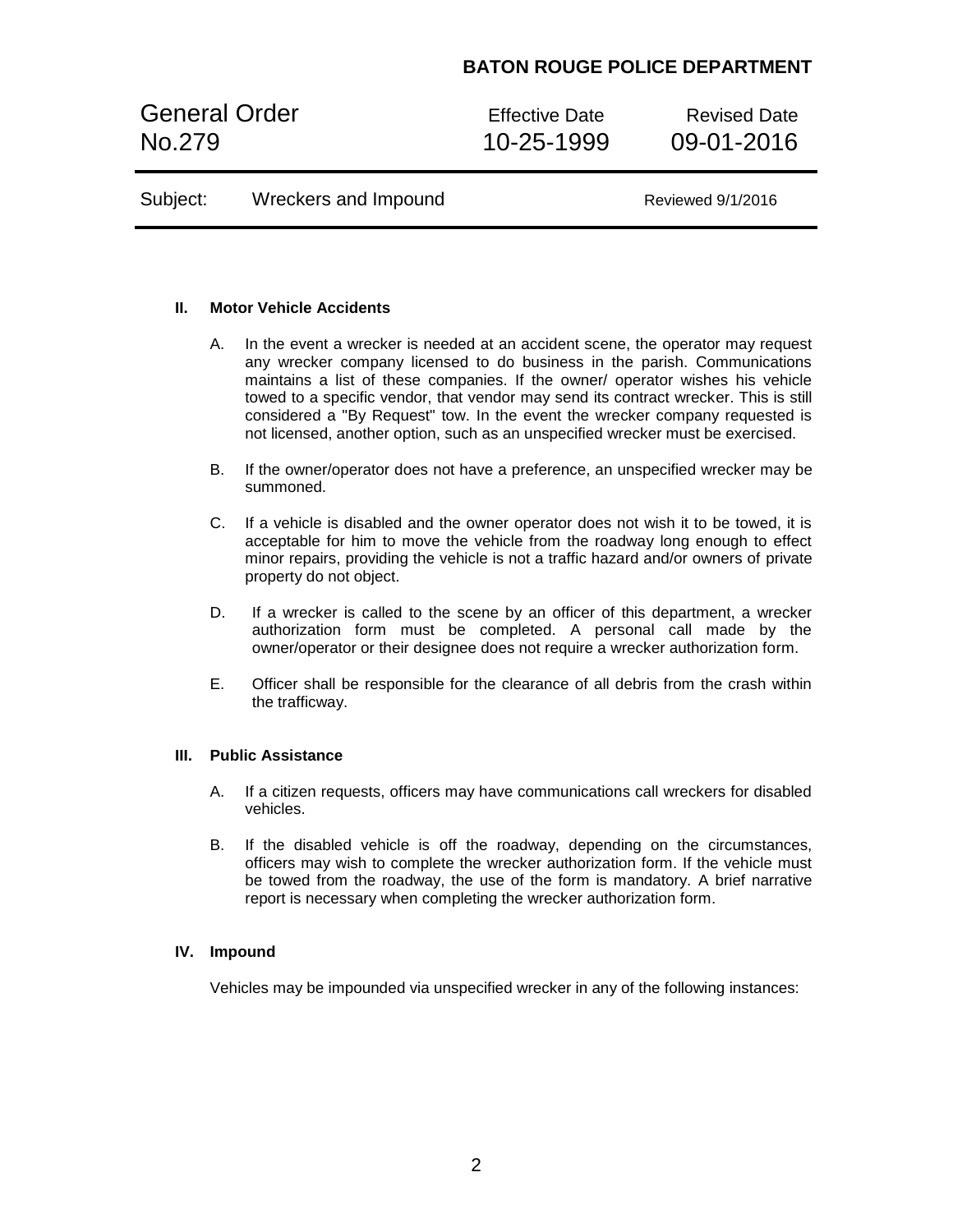General Order Effective Date Revised Date<br>No.279 10-25-1999 09-01-2016

Subject: Wreckers and Impound Reviewed 9/1/2016

10-25-1999 09-01-2016

| А. | In arrest situations (including DWI) where the driver has not opted to release the<br>vehicle to a sober driver (who can arrive in a timely manner, usually within thirty<br>minutes), to leave the vehicle parked in a safe place or have the vehicle removed<br>by a wrecker of the arrestee's choice.                                                                                                                                                                                      |
|----|-----------------------------------------------------------------------------------------------------------------------------------------------------------------------------------------------------------------------------------------------------------------------------------------------------------------------------------------------------------------------------------------------------------------------------------------------------------------------------------------------|
|    | 1.<br>If the vehicle is operable and a passenger is in the vehicle that is not under<br>the influence of alcohol and has a valid driver's license, the officer shall ask<br>the driver if he/she will consent to allowing the passenger to take the vehicle<br>in order to avoid towing.<br>If the driver consents, he/she shall sign the wrecker form authorizing the<br>2.                                                                                                                  |
|    | release of the vehicle to the named passenger.<br>If there is no passenger in the vehicle and if the vehicle is not creating a<br>3.<br>hazardous situation to the public, the officer, before calling for a wrecker shall<br>allow the arrestee a reasonable time and opportunity to contact another<br>licensed person to take control of the vehicle.                                                                                                                                      |
|    | If the driver request for the vehicle to be parked in a safe location, he or she<br>4.<br>shall sign a wrecker authorizing the vehicle being safely parked.                                                                                                                                                                                                                                                                                                                                   |
| В. | It is necessary to ensure the safekeeping of the vehicle, as in the case of a<br>recovered stolen vehicle when the owner is not immediately available. If the owner<br>is unable to come to the scene, but is contacted he may elect to use a specified<br>wrecker.                                                                                                                                                                                                                           |
| C. | It is necessary to remove the vehicle from a roadway because it is a traffic hazard<br>and the owner/driver is unavailable. In most of these situations a reasonable<br>amount of time, not to exceed thirty (30) minutes is allowed for the owner/driver to<br>remove the vehicle from the roadway.                                                                                                                                                                                          |
| D. | The vehicle is unsafe to operate on the roadway and has an expired or missing<br>Louisiana motor vehicle inspection certificate. For it to be considered unsafe the<br>vehicle must have substantial defects such as brakes, frame damage or no<br>operable lights after dark. When requesting a wrecker for a vehicle in this<br>category, officers should be aware of provisions in the Motor Vehicle Law which<br>exempt certain types of vehicles, such as log trucks and farm equipment. |
| Е. | Any vehicle on private property which is a nuisance as defined by City Code Title<br>12 Section 500 and the proper notice has been served. Also, any vehicle<br>abandoned on public property, that is not a traffic hazard, and the two day waiting<br>period after notice has expired.                                                                                                                                                                                                       |
| F. | Vehicles with no license plate displaying a Temporary Use Authorization (TUA)<br>notice that is ten days old may be towed, at the officer's discretion to enforce the<br>provisions of the compulsory insurance law.                                                                                                                                                                                                                                                                          |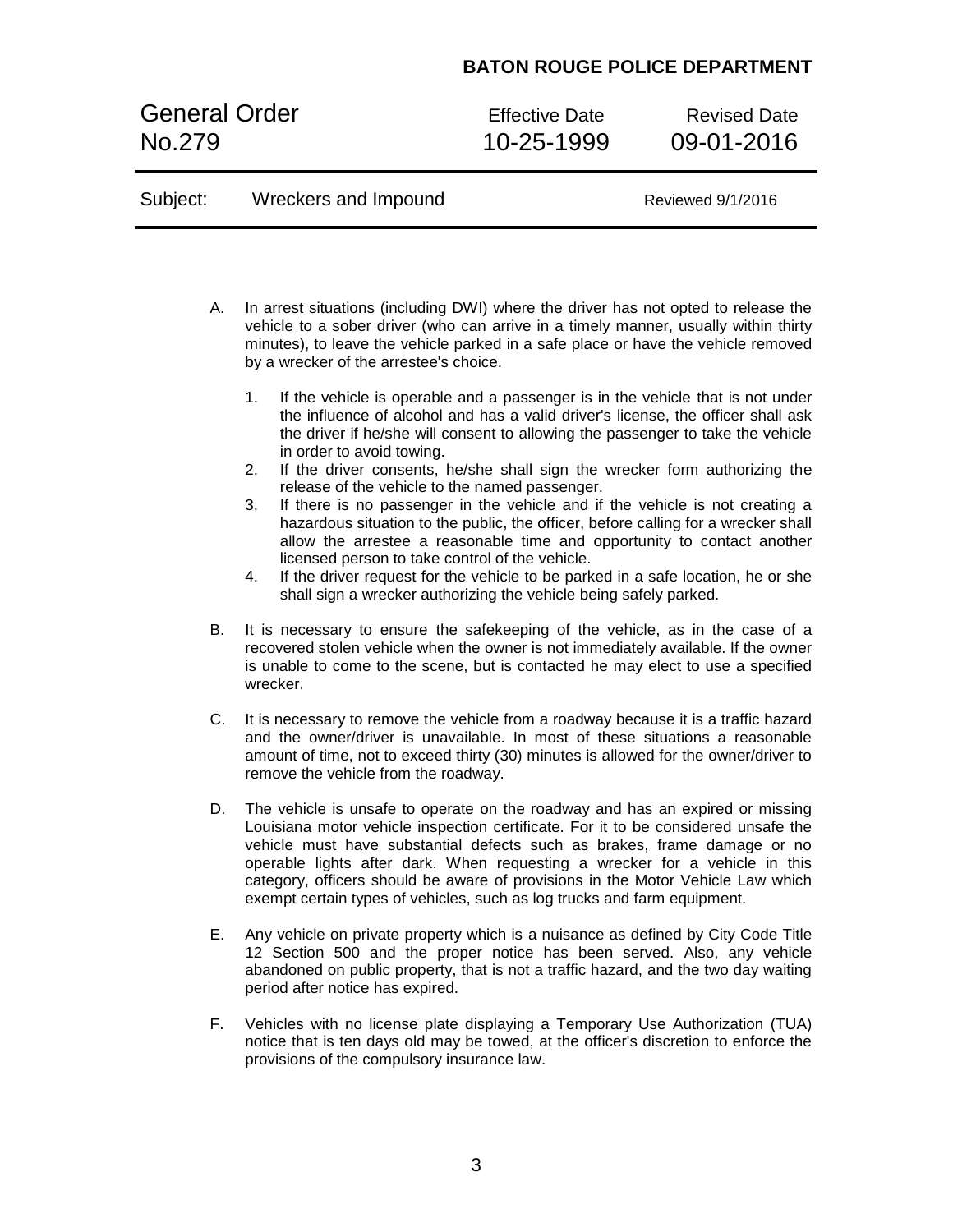General Order **Effective Date** Revised Date No.279 10-25-1999 09-01-2016

| Subject: | Wreckers and Impound |  |
|----------|----------------------|--|
|----------|----------------------|--|

Reviewed 9/1/2016

**Note:**If an officer seeks to have a vehicle impounded for any other reason, he must have authorization from a supervisor. Supervisors shall be guided by the rule of necessity: "Has every other reasonable alternative to towing been explored prior to impound?".

### **V. Official Storage**

- A. Vehicles may be officially stored only for the following reasons:
	- 1. Evidence must be removed from the vehicle and the procedure cannot be accomplished at the scene or it must be done by LSP crime lab technicians.
	- 2. Vehicles which are subject to seizure. (These vehicles shall be stored at the Narcotics office).
	- 3. Vehicles involved in a Hit and Run accident.<br>4. Vehicles involved in traffic fatalities.
	- Vehicles involved in traffic fatalities.
- B. Officers requesting official storage are to do so only with the approval of a supervisor.
	- 1. A copy of the officer's completed supplemental report indicating the reason that the vehicle was placed into official storage shall be delivered to the Impound Office either by fax (389-3821) or in person before the officer secures from duty on the date that the storage was accomplished.
	- 2. Narcotics Officers impounding vehicles as possible narcotics seizures are to adhere to standard operating procedures set forth by the Narcotics Office of the Department.
- C. The Baton Rouge Police Department Evidence shed for vehicle is located at 3465 Harding Blvd., Baton Rouge, La. 70807.
- D. If an officer wishes a vehicle brought to the LSP Crime Lab or the Narcotics Office, he shall inform communications when requesting the official storage.
- E. All other vehicles are to be towed as unspecified by companies listed on the department's unspecified rotating list.

#### **VI. Inventory of Impounded Vehicles**

A. All vehicles impounded or officially stored by this Department shall be inventoried prior to removal from the scene. If for some reason officers are not able to perform the inventory at the scene and must do it at the wrecker yard, an officer shall accompany the wrecker to the yard.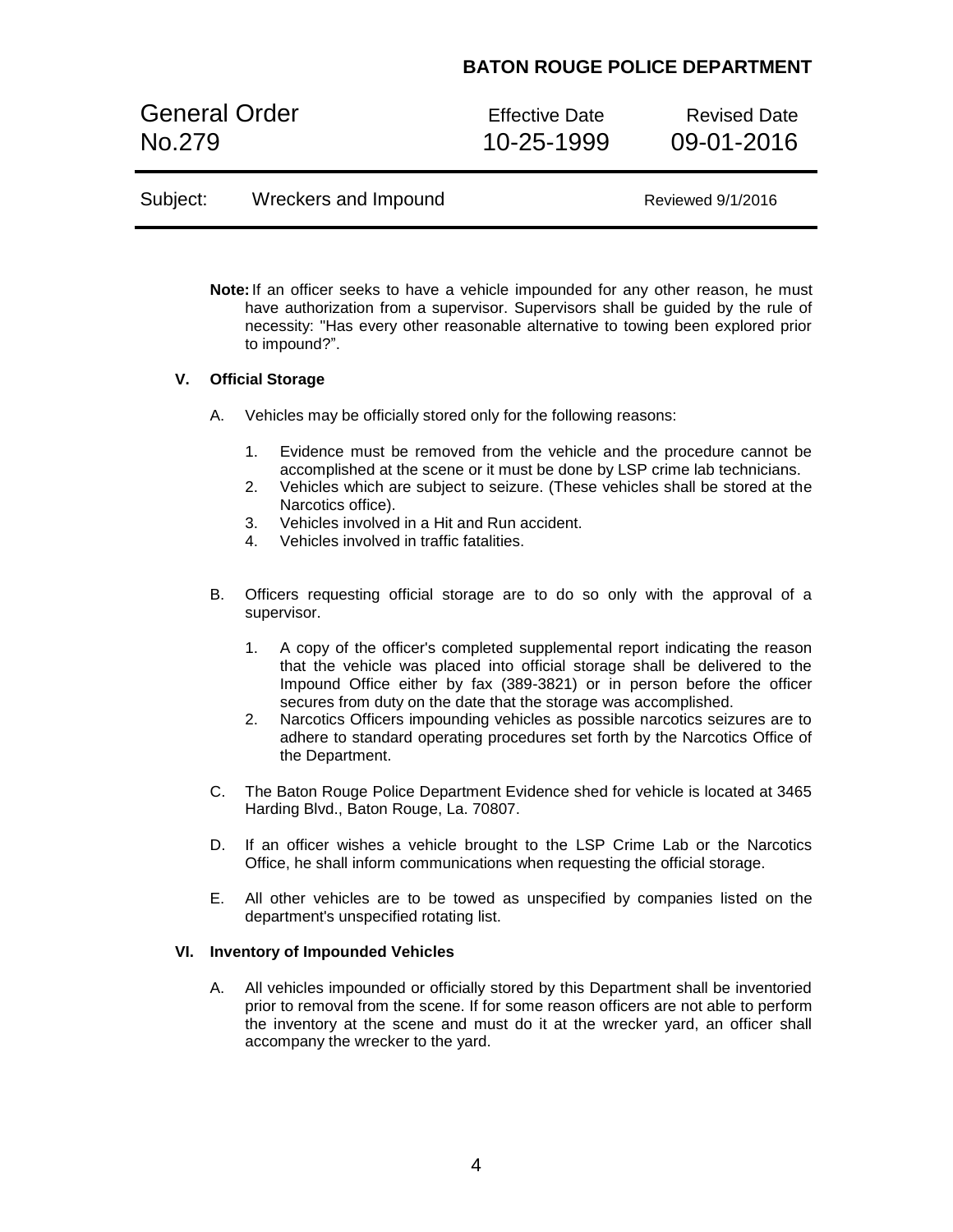General Order **Effective Date** Revised Date No.279 10-25-1999 09-01-2016

| Subject: |                                                                                                                                  | Wreckers and Impound                                                                                                                                                                                                                                                                                                                                                                                                                                                                                                                                                                                                                                                                                                                                                                                                                                                                                                                                                                                                                              | Reviewed 9/1/2016 |
|----------|----------------------------------------------------------------------------------------------------------------------------------|---------------------------------------------------------------------------------------------------------------------------------------------------------------------------------------------------------------------------------------------------------------------------------------------------------------------------------------------------------------------------------------------------------------------------------------------------------------------------------------------------------------------------------------------------------------------------------------------------------------------------------------------------------------------------------------------------------------------------------------------------------------------------------------------------------------------------------------------------------------------------------------------------------------------------------------------------------------------------------------------------------------------------------------------------|-------------------|
|          |                                                                                                                                  | All items of value shall be documented on the wrecker authorization form<br>1.<br>along with as complete a description (make, model, serial number) as<br>possible. Attach lined sheets to the form, as necessary.<br>Articles in large quantity need not be listed individually on the wrecker<br>2.<br>authorization form (e.g. cartons of paper, boxes of tools, clothing, etc).<br>3.<br>Add on electronic items, such as cellular telephones, radar detectors, CB<br>radios shall also be listed with as complete a description as possible.<br>Any contraband located shall be seized and the appropriate criminal charges<br>4.<br>made.<br>5.<br>No item shall be removed from the vehicle unless it has evidentiary value or<br>it is of such extraordinary value (large amounts of cash, loose diamonds,<br>etc.) that it is extremely likely to be stolen or broken. If something is removed<br>from the vehicle and placed in personal property the name of the<br>owner/operator of the vehicle shall be listed on the property bag. |                   |
|          | В.                                                                                                                               | If a key is available, the trunk and glove box shall also be inventoried. Officers<br>shall not break any locking device to conduct an inventory; rather, the officer shall<br>indicate on the wrecker authorization form the compartment(s) were locked.                                                                                                                                                                                                                                                                                                                                                                                                                                                                                                                                                                                                                                                                                                                                                                                         |                   |
|          | $C_{1}$<br>If facts and circumstances exist to justify a search of the vehicle, it shall be<br>conducted prior to the inventory. |                                                                                                                                                                                                                                                                                                                                                                                                                                                                                                                                                                                                                                                                                                                                                                                                                                                                                                                                                                                                                                                   |                   |
|          | VII. Canceling a Wrecker                                                                                                         |                                                                                                                                                                                                                                                                                                                                                                                                                                                                                                                                                                                                                                                                                                                                                                                                                                                                                                                                                                                                                                                   |                   |
|          | А.                                                                                                                               | If an officer must cancel a wrecker, it should be done as soon as possible. This<br>avoids any inconvenience to the driver and to communications.                                                                                                                                                                                                                                                                                                                                                                                                                                                                                                                                                                                                                                                                                                                                                                                                                                                                                                 |                   |
|          | В.                                                                                                                               | If possible the wrecker will be canceled prior to arrival through Communications.                                                                                                                                                                                                                                                                                                                                                                                                                                                                                                                                                                                                                                                                                                                                                                                                                                                                                                                                                                 |                   |

- However, if they are unable to contact the driver, the officer may have to do so at the scene. If this is the case, the officer shall inform communications to place the company's name back on the appropriate list.
- C. If an officer requests one type of wrecker such as an un-specified wrecker, but the situation changes and another type of service is required such as official storage, the original wrecker must be canceled and one from the appropriate list must be summoned.

### **VIII. Wrecker Service Delays**

The Department has determined that forty five (45) minutes constitute a reasonable time for a wrecker (Specified, Unspecified, of Official Storage) to respond to any scene where an officer will be standing by to await that response.